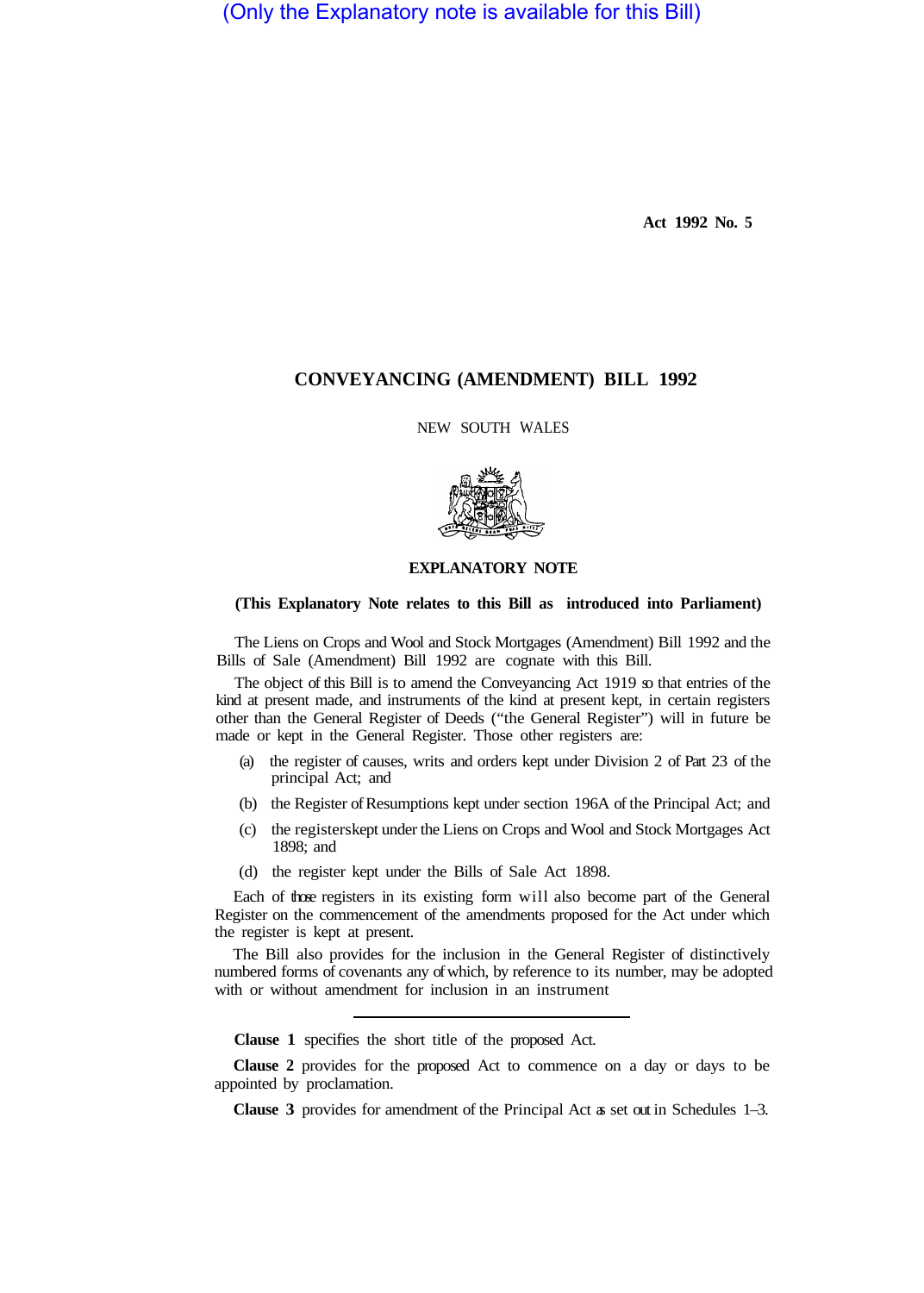*Conveyancing (Amendment) 1992 [Act 1992 No. 5]* 

#### **SCHEDULE l—AMENDMENTS TO PART 23, DIVISION 1**

**Schedule 1 (1)** explains references in Division 1 of Part 23 to registration copies. These are copies of original instruments and they are made for inclusion in the General Register.

**Schedule 1 (2)** makes an amendment under which an instrument that relates only to land under the Real Property Act 1900 will no longer be registrable in the General Register.

**Schedule 1 (3)** makes provision for the inclusion in the General Register of

- (a) current and future entries of matters that may at present be entered in the register of causes, writs and orders; and
- (b) current and future entries of matters that may at present be entered in the Register of Resumptions; and
- (c) copies of current and future liens on crops and wool, and current and future stock mortgages; and
- (d) copies of current and future bills of sale; and
- (e) standard forms of covenants referred to in Division 5 of Part 6.

**Schedule 1 (4)** enables the Registrar-General to refuse to accept an instrument for registration in the General Register unless it is accompanied by a certificate in a form approved by the Registrar-General.

**Schedule 1 (5)** provides for registration of an instrument (other than a trader's bill of sale) in the General Register after the commencement of the proposed Act to be effected when the Registrar-General allocates to it a distinctive reference signifying its registration. The registration of a trader's bill of sale is dealt with in the cognate Bills of Sale (Amendment) Bill 1992.

**Schedule 1 (6)** sets out the circumstances in which the Registrar-General may destroy a document forming part of the General Register.

### **SCHEDULE 2—AMENDMENTS TO PART 23, DIVISION 2**

**Schedule 2 (1)**makes a consequential amendment.

**Schedule 2 (2)** omits section 185 which establishes the register of causes, writs and orders affecting land. This register is to be discontinued and its place taken by the General Register. Entries already made in the register before it is discontinued will be transferred to the General Register.

The other items in Schedule 2, except Schedule 2 (7) and (9), make consequential amendments and substitute "current legal proceedings" for the Latin expression "lis pendens".

**Schedule 2 (7)** inserts new section 190A which provides for the vacation of registration of causes, writs and orders affecting land.

**Schedule 2 (9)** provides for references in other Acts to the register of causes, writs and orders affecting land to be read as references to the General Register of Deeds.